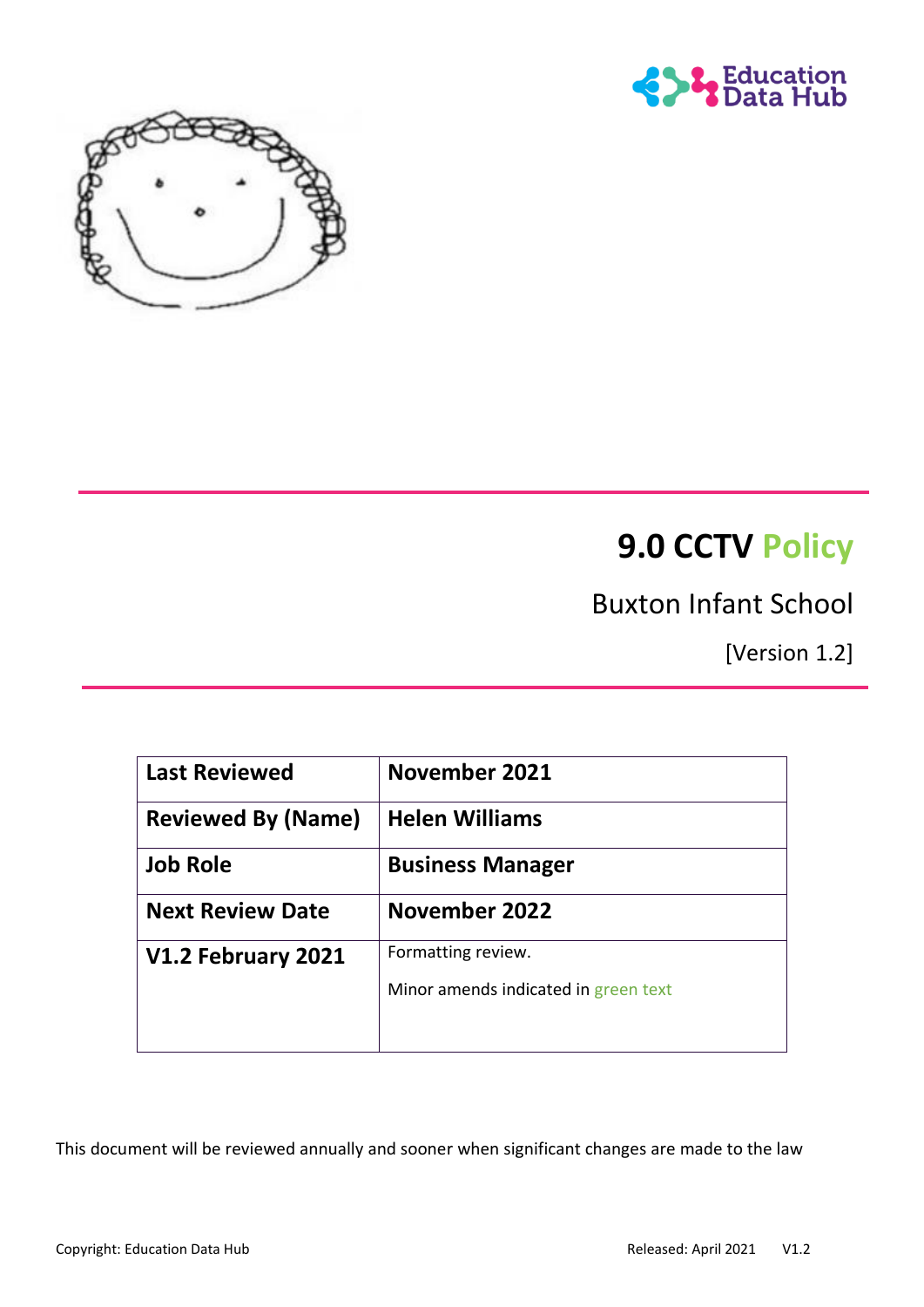# **Contents**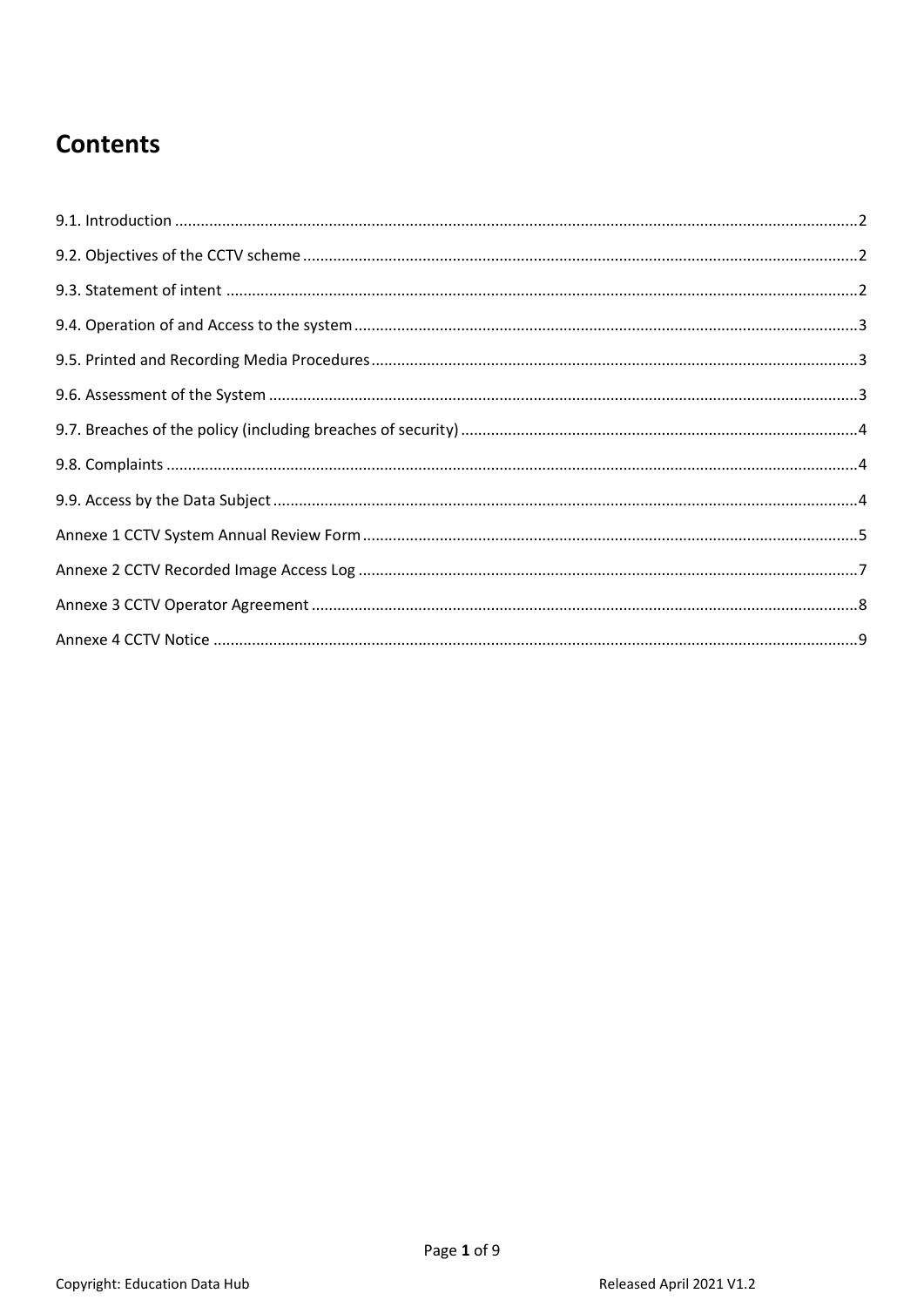#### <span id="page-2-0"></span>9.1. Introduction

1.1 The purpose of this Policy is to regulate the management, operation and use of the closed circuit television (CCTV) system at Buxton Infant School

1.2 The system comprises of one fixed *camera* located in the main school entrance hall. All CCTV recorders are password protected and monitoring is only available to authorised staff.

1.3 This Policy follows Data Protection guidelines, including guidance from the Information Commissioners Office and the Surveillance Camera Commissioner.

1.4 The CCTV system is owned by the school [describe any joint ownership if necessary].

#### 1.5 Authorised Staff

- Headteacher
- Senior Leadership Team Members
- **•** School Business Officer
- Premises Manager
- [any other staff as appropriate to school]

#### <span id="page-2-1"></span>9.2. Objectives of the CCTV scheme

2.1 (a) To assist with the safeguarding and supervision of pupils

#### <span id="page-2-2"></span>9.3. Statement of intent

3.1 The School will seek to comply with the requirements both of the Data Protection Act and the Surveillance Camera Commissioner's Code of Practice.

3.2 The School will treat the system and all information, documents and recordings obtained and used as personal data which are protected by the Act.

3.3 Cameras will be used to monitor activities within the school to identify criminal activity actually occurring, anticipated, or perceived, and for the purpose of securing the safety and well-being of members of the school community or members of the public.

3.4 Materials or knowledge secured as a result of CCTV will not be used for any commercial purpose. Recordings will only be released to the media for use in the investigation of a specific crime and with the written authority of the police. Recordings will never be released to the media for purposes of entertainment.

3.5 The planning and design has endeavoured to ensure that the Scheme will give maximum effectiveness and efficiency but it is not possible to guarantee that the system will cover or detect every single incident taking place in the areas of coverage.

3.6 Cameras will not record any private premises.

3.7 Warning signs, as required by the Code of Practice of the Information Commissioner have been placed at access routes to areas covered by the school CCTV.

3.8 A log will be kept of Authorised Staff access to Recorded Images (template below)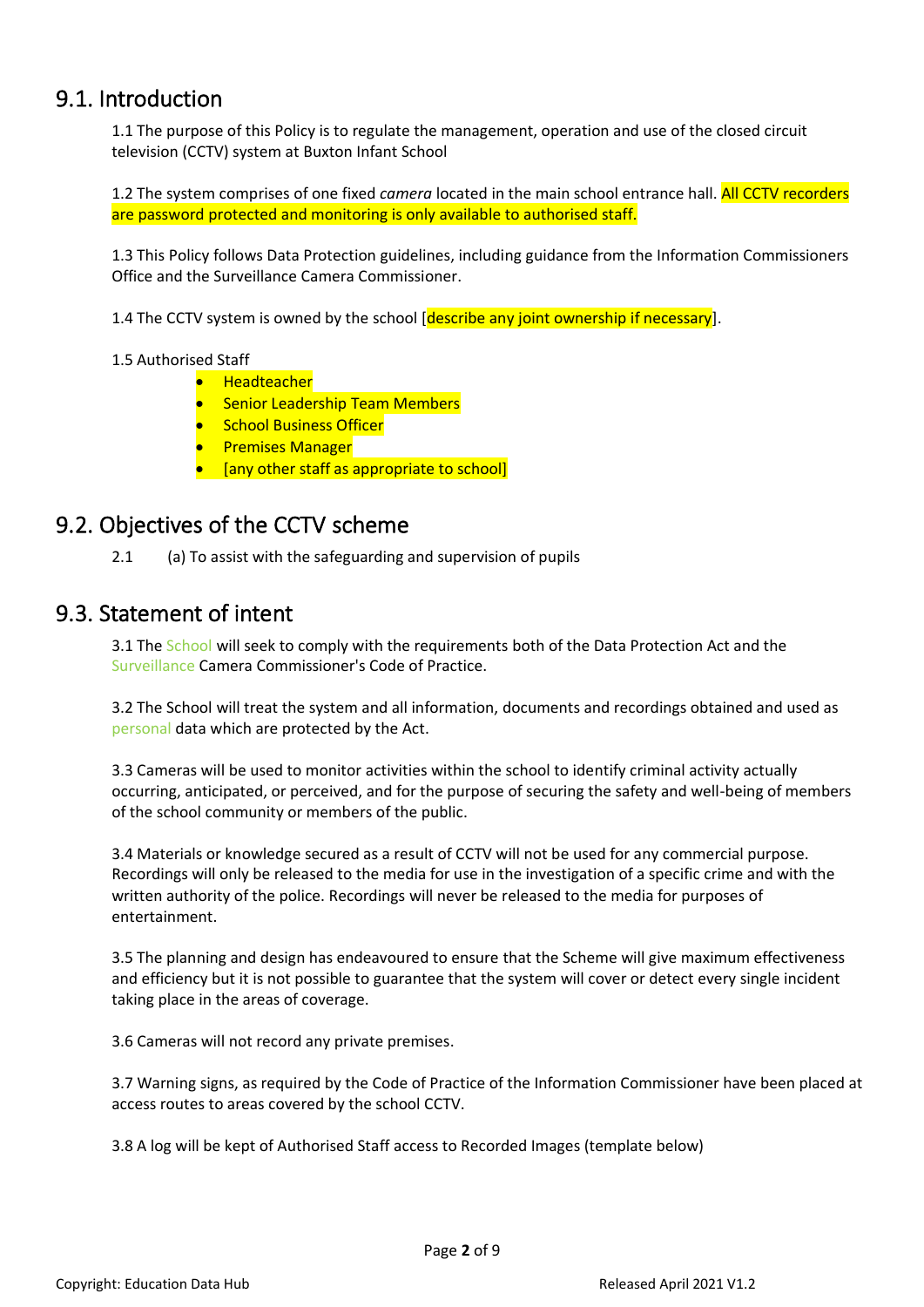### <span id="page-3-0"></span>9.4. Operation of and Access to the system

4.1 The Scheme will be administered and managed by [the Headteacher], in accordance with the principles and objectives expressed in this policy.

4.2 Images can be accessed [*describe access arrangements e.g. on the screen in the school office, and is password protected*].

4.3 Live feeds are available in the main reception from the CCTV recorder control console. Live feeds are available to authorised staff for the management of the school, security of the site and safety of staff and pupils.

4.4 The CCTV system will be operated 24 hours each day, every day of the year.

4.5 CCTV recordings will be available for [number of days here i.e. 21] days unless copied to removable media (CDs,DVDs or Tapes etc). After this time any recordings will be automatically overwritten. Where CCTV is retained for longer periods this data will be held in accordance with the relevant period of the School Retention Schedule.

## <span id="page-3-1"></span>9.5. Printed and Recording Media Procedures

5.1 In the event of an incident requiring footage from the system to be retrieved and stored the following procedure should be followed:-

- The details of the incident should be passed to the Headteacher, who will authorise the use of the system by an authorised user.
- The relevant footage will be identified.
- An entry shall be made on the Recorded Image Viewing Log.
- If the footage is required for investigation then the User will produce a copy. The Date and Time of the recorded extract will be registered and stored in a secure place.
- The footage may only be viewed by Authorised Staff.
- A record of all viewings shall be made, which if required as evidence, may be released to the Police.
- Applications received from outside bodies or Subject Access Requests to view or release records will be notified to the Headteacher.

#### <span id="page-3-2"></span>9.6. Assessment of the System

6.1 The School Business Officer will check and confirm the screen and cameras are working [weekly].

6.2 Regular reviews of the system's operation will take place and any necessary changes in procedure and camera sighting/position will be implemented.

6.3 The Headteacher and DPO will carry out an annual review of the use of CCTV, using the Annual Review Checklist below.

6.4 The school will carry out a Data Protection Impact Assessment where necessary to review the use of CCTV where there is any significant change to the use of the system or the purpose for which is it used.

6.4 If out of hours emergency maintenance arises, the Headteacher, Site Manager or School Business Officer must be satisfied of the identity and purpose of contractors before allowing entry.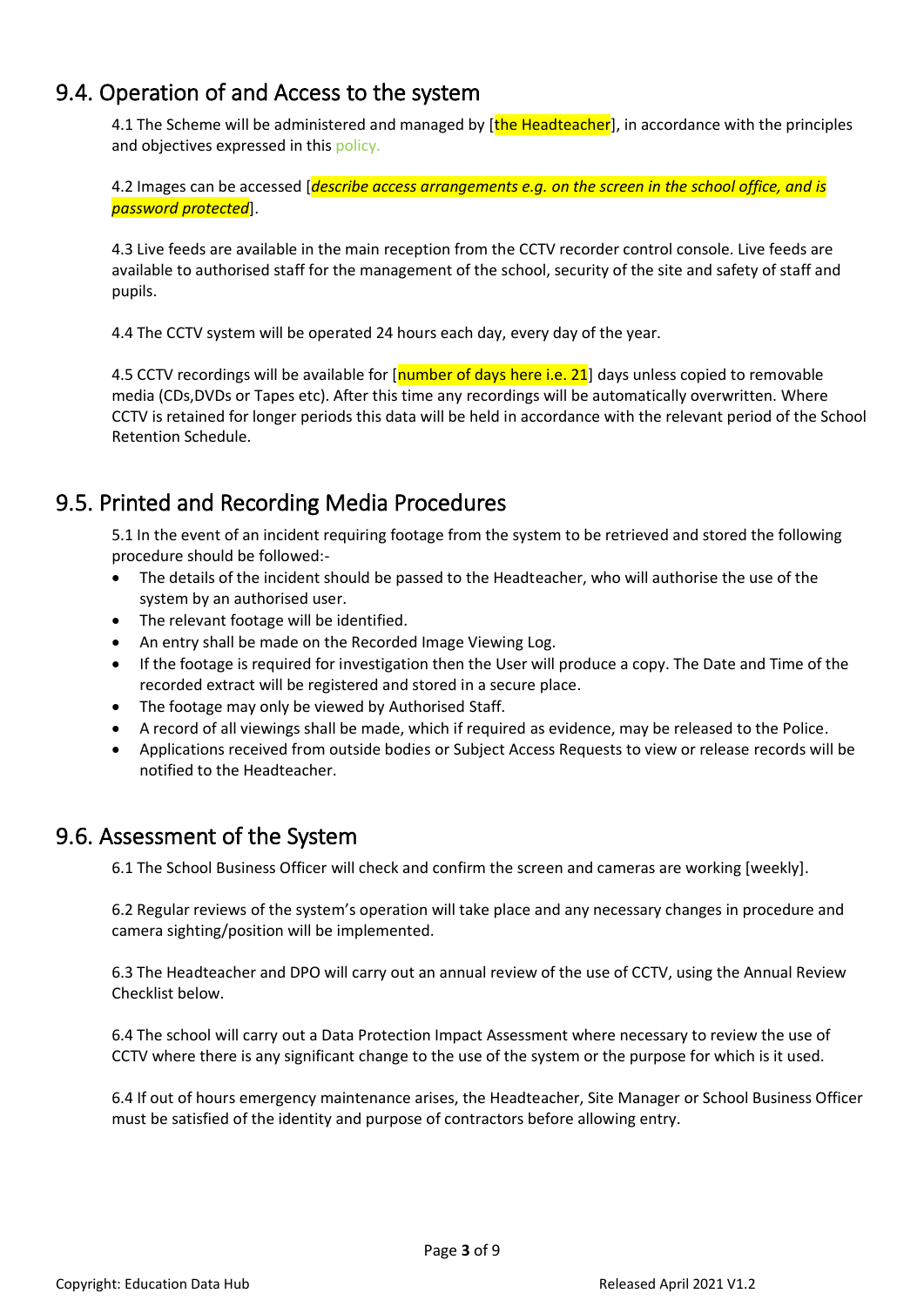# <span id="page-4-0"></span>9.7. Breaches of the policy (including breaches of security)

7.1 Any breach of this Policy by school staff will be initially investigated by the Headteacher, in order for him/her to take the appropriate disciplinary action.

7.2 Any serious breach of this Policy will be immediately investigated and an independent investigation carried out to make recommendations on how to remedy the breach.

#### <span id="page-4-1"></span>9.8. Complaints

8.1 Any complaints about the school's CCTV system should be addressed to the Headteacher.

8.2 Complaints will be investigated in accordance with Section 9 of this Policy.

## <span id="page-4-2"></span>9.9. Access by the Data Subject

9.1 The Data Protection Act provides Data Subjects (individuals to whom "personal data" relate) with a right to data held about themselves, including those obtained by CCTV.

9.2 Requests for Data Subject Access should be made in accordance with the Subject Access Request Procedure.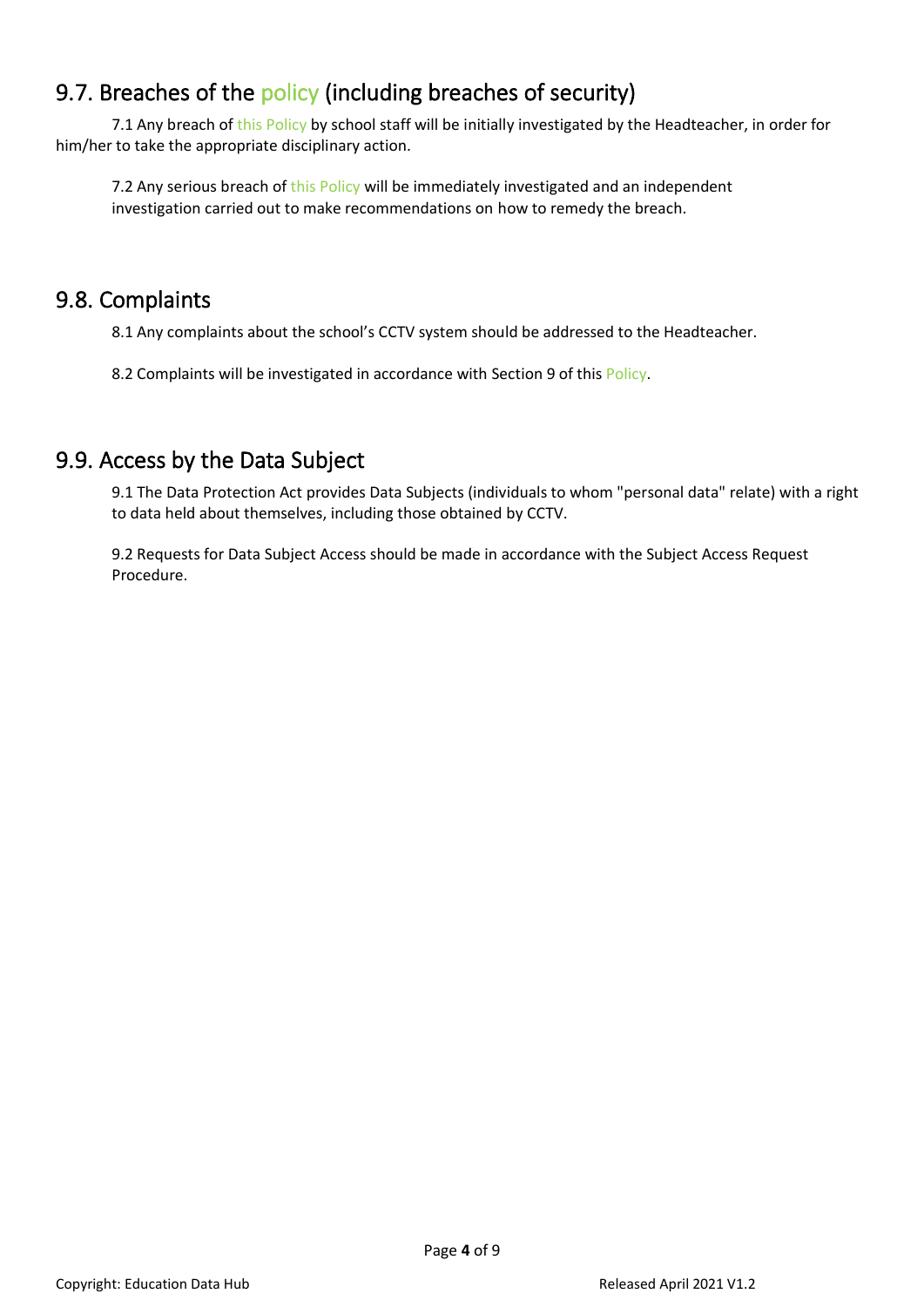# **Annexe 1 CCTV System Annual Review Form**

<span id="page-5-0"></span>

| <b>CCTV SYSTEM ANNUAL REVIEW</b>         |                                                                                                                                                                                                          |                     |           |         |                             |                                    |                                                 |  |
|------------------------------------------|----------------------------------------------------------------------------------------------------------------------------------------------------------------------------------------------------------|---------------------|-----------|---------|-----------------------------|------------------------------------|-------------------------------------------------|--|
| School:                                  | <b>Buxton Infant School</b>                                                                                                                                                                              |                     |           |         |                             | 19/11/2021<br>Date:                |                                                 |  |
| <b>Reviewed by:</b>                      | Helen Williams                                                                                                                                                                                           |                     |           | Signed: |                             |                                    |                                                 |  |
| <b>Review Statement</b>                  |                                                                                                                                                                                                          | Satisfactory<br>Yes | <b>No</b> |         | <b>Problems Identified?</b> |                                    | <b>Corrective Action Required (if relevant)</b> |  |
| and the next renewal date recorded.      | The School is registered with the Information Commissioner's Office                                                                                                                                      |                     |           |         |                             |                                    |                                                 |  |
|                                          | There is a named individual who is responsible for operation of the system.                                                                                                                              |                     |           | Jones   |                             | Appoint a named individual - Kelly |                                                 |  |
| installing cameras is the best solution. | The problem we are trying to address has been clearly defined and                                                                                                                                        |                     |           |         |                             |                                    |                                                 |  |
| that justified its use.                  | The CCTV system is addressing the needs and delivering the benefits                                                                                                                                      |                     |           |         |                             |                                    |                                                 |  |
| required.                                | The system equipment produces clear images which the police can use to<br>investigate crime and these can easily be taken from the system when                                                           | ✓                   |           |         |                             |                                    |                                                 |  |
|                                          | Cameras have been sited so that they provide clear images.                                                                                                                                               |                     |           |         |                             |                                    |                                                 |  |
| who are not visiting the premises.       | Cameras have been positioned to avoid capturing images of people                                                                                                                                         |                     |           |         |                             |                                    |                                                 |  |
|                                          | There is sufficient suitable signage notifying people that CCTV monitoring is<br>in operation, including our contact details where it might not be obvious<br>that the system is managed by this school. |                     |           |         |                             |                                    |                                                 |  |
|                                          | Information is available to help deal with queries about operation of the<br>system and how individuals can make access requests.                                                                        |                     |           |         |                             |                                    |                                                 |  |
| transmission systems from interception.  | Sufficient safeguards are in place to protect wireless                                                                                                                                                   |                     |           |         | Is this a wireless system   |                                    |                                                 |  |
|                                          | There are sufficient controls and safeguards in place if the system is<br>connected to, or made available across, a computer, e.g. an intranet.                                                          |                     |           | n/a     |                             |                                    |                                                 |  |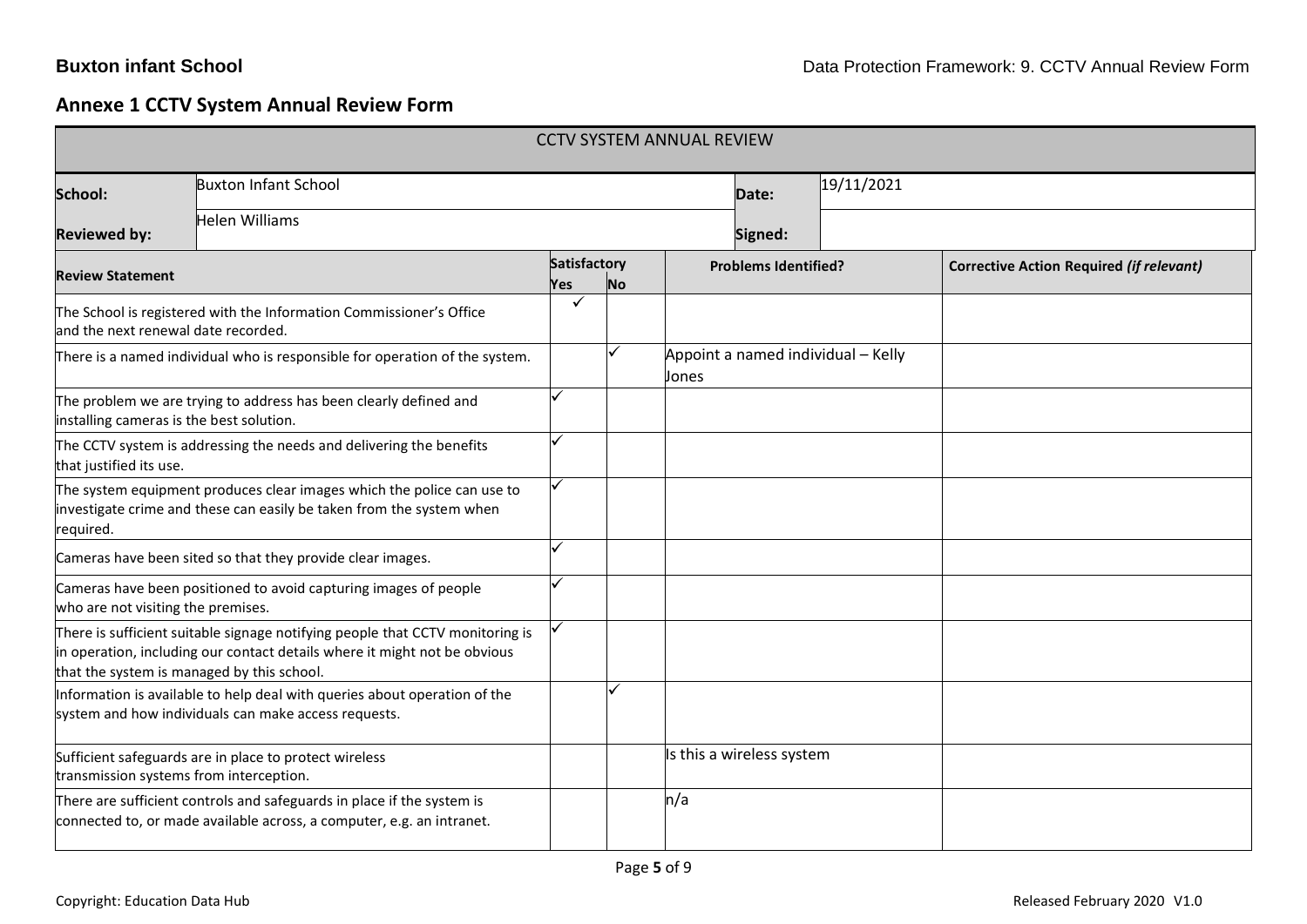|                                                                                                                                                                                                                                    | Satisfactory |           | <b>Problems Identified?</b>                   | <b>Corrective Action Required (if</b> |
|------------------------------------------------------------------------------------------------------------------------------------------------------------------------------------------------------------------------------------|--------------|-----------|-----------------------------------------------|---------------------------------------|
| <b>Review Statement</b>                                                                                                                                                                                                            |              | <b>No</b> |                                               | relevant)                             |
| Images from this CCTV system are securely stored, where only a limited<br>number of authorised persons may have access to them.                                                                                                    |              |           | TBC                                           |                                       |
| Recorded data will only be retained long enough for any incident to come<br>to light (e.g. for a theft to be noticed) and the incident to be investigated.                                                                         |              |           |                                               |                                       |
| The process for deleting data is effective and being adhered to.                                                                                                                                                                   |              |           |                                               |                                       |
| Except under the direction of an appropriate public authority (usually<br>police), images will not be provided to third parties, unless the<br>Headteacher has approved the disclosure of the data under the advice of<br>the DPO. |              |           |                                               |                                       |
| When information is disclosed, it is transmitted as securely as possible<br>e.g. viewed on school premises, hand delivered/collected in person on a<br>device, a fully tracked postal service etc.                                 |              |           |                                               |                                       |
| Staff are trained in security procedures and there are sanctions in place<br>for any misuse of surveillance system information.                                                                                                    |              |           | Obtain instruction booklet                    |                                       |
| Regular checks are carried out to ensure that the system is working<br>properly and produces high quality and useful data.                                                                                                         |              |           | Establish how often the system is<br>services |                                       |
| There is a system in place to ensure that any manufacturer recommended<br>CCTV system and equipment updates, especially of security software are<br>regularly sought, applied and checked as properly functioning.                 |              |           | Check process                                 |                                       |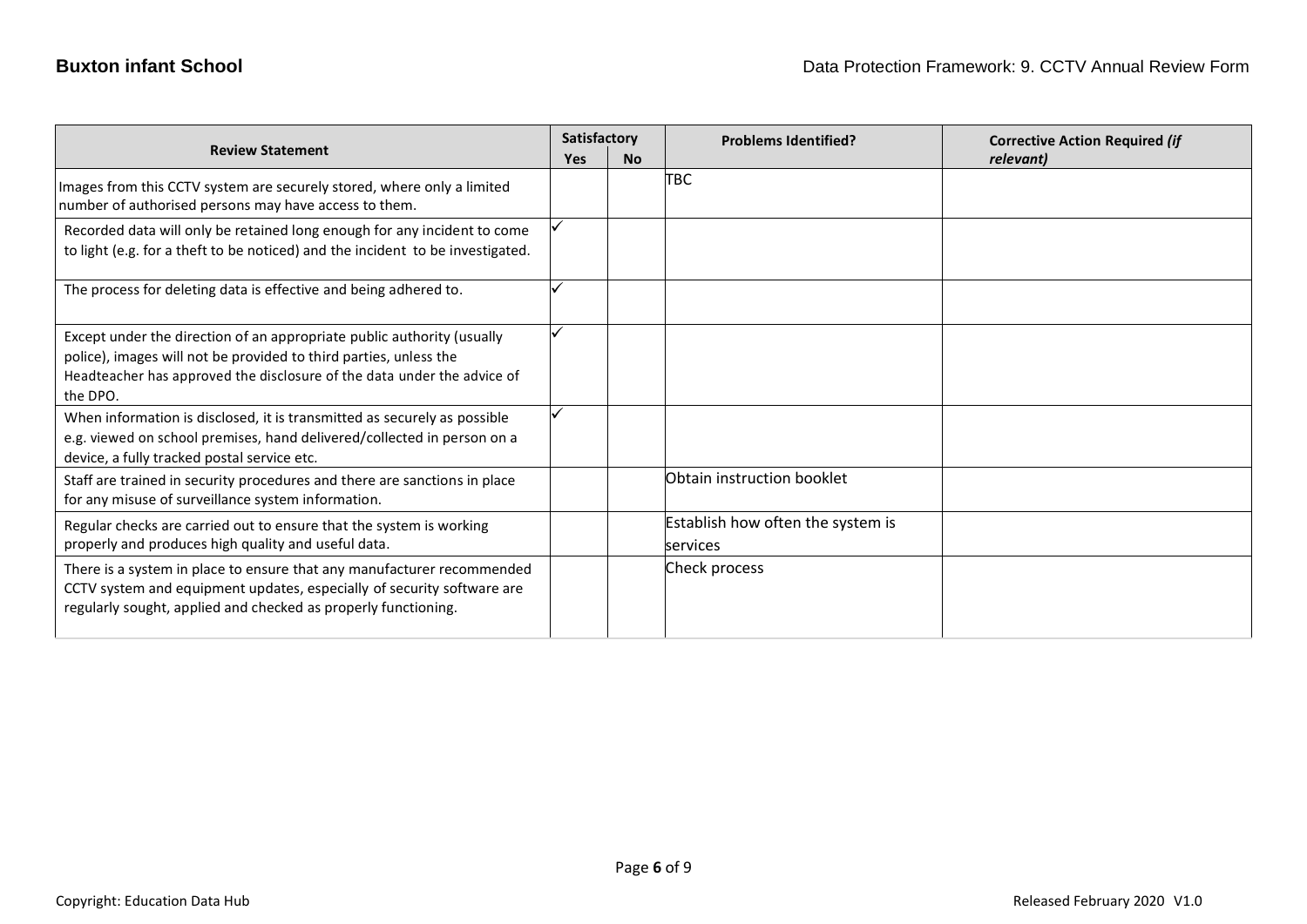#### **Annexe 2 CCTV Recorded Image Access Log**

<span id="page-7-0"></span>

| <b>CCTV Recorded Image Access Log</b> |                               |                               |                                                               |                                                                          |                                                                                    |  |  |
|---------------------------------------|-------------------------------|-------------------------------|---------------------------------------------------------------|--------------------------------------------------------------------------|------------------------------------------------------------------------------------|--|--|
| <b>Authorised Staff Name</b>          | <b>Camera Number/Location</b> | Date and Time of<br>recording | Reason for Viewing (e.g.<br>Vandalism, Behaviour<br>incident) | Further Action Taken (e.g.<br>any images/recordings<br>saved or shared?) | Notes-e.g. Authorisation<br>for sharing/retention<br>period for retained<br>images |  |  |
|                                       |                               |                               |                                                               |                                                                          |                                                                                    |  |  |
|                                       |                               |                               |                                                               |                                                                          |                                                                                    |  |  |
|                                       |                               |                               |                                                               |                                                                          |                                                                                    |  |  |
|                                       |                               |                               |                                                               |                                                                          |                                                                                    |  |  |
|                                       |                               |                               |                                                               |                                                                          |                                                                                    |  |  |
|                                       |                               |                               |                                                               |                                                                          |                                                                                    |  |  |
|                                       |                               |                               |                                                               |                                                                          |                                                                                    |  |  |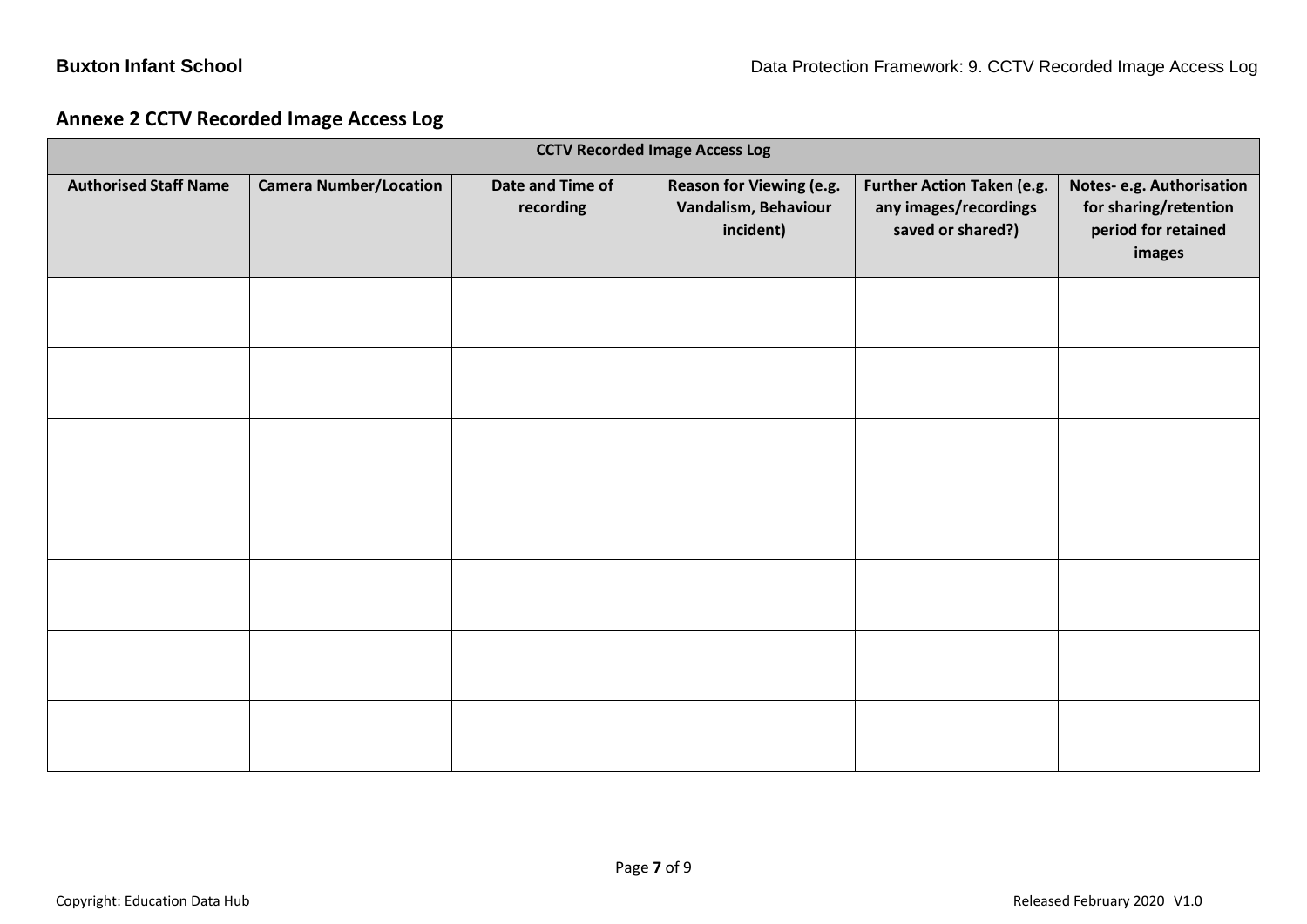#### **CCTV OPERATOR AGREEMENT**

<span id="page-8-0"></span>People authorised to view the recordings are set out in the CCTV Policy.

I confirm I have read and understood the CCTV policy and agree to adhere by the rules of the policy as an operator of this system.

In addition, I will update the CCTV Recorded Image Access Log each time I access the system to review a recording. I will:

- record the reason for viewing any images
- detail any retained images, why these were retained and diarise to review saved images for deletion
- I will ensure any retained images are password protected.
- I understand images including retained images must not be shared with third parties, including staff who are not part of the senior leadership team.
- any shared images must have approval for sharing from the Headteacher.

|  |  |  | Name of authorised operator: |
|--|--|--|------------------------------|
|--|--|--|------------------------------|

Signature:

Date:

I confirm that is an authorised operator of the CCTV system.

[Headteacher:

Date: